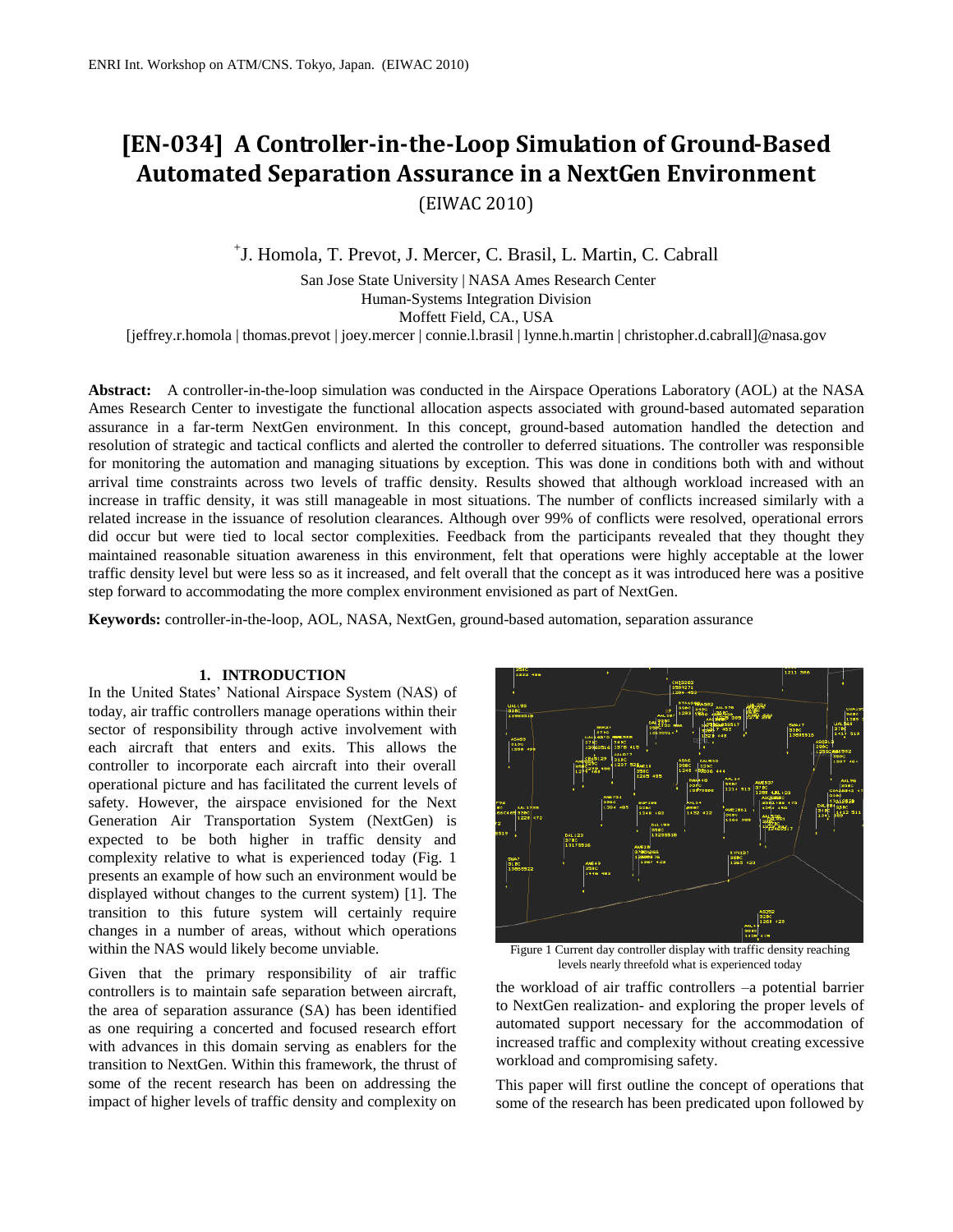brief descriptions of previous SA research conducted in the Airspace Operations Laboratory (AOL) [2] at the NASA Ames Research Center. This will then be followed by the presentation of the most recent research effort with accompanying results and will conclude with a discussion of those results.

# **2. GROUND-BASED AUTOMATED SEPARATION ASSURANCE**

In today's environment, separation assurance is maintained through a largely manual process where the air traffic controller scans and identifies potential separation risks, develops a conflict avoidance resolution based on their understanding of the current operational picture, and issues a verbal clearance to the appropriate aircraft. While this process has been and is carried out very effectively, it will become an increasingly difficult task if and when traffic demand in the United States reaches the increased levels forecast by the Federal Aviation Administration [3].

One of the changes that would provide for the ability to accommodate such levels of traffic is the introduction of greater levels of automation in support of the separation assurance function. Assuming an environment where trajectory based operations (TBO) are being conducted, such automation would perform the duties of conflict detection and develop resolutions for nominal conflict situations and uplink conflict-free trajectories to the appropriate aircraft via data communication channels. Tactical conflict situations with an imminent loss of separation would be handled by an additional layer of automation where tactical vectors and/or altitude changes would be sent to the appropriate aircraft via a separate communications channel dedicated to such transmissions.

Such changes to the task of separation assurance and the involvement of such levels of automation would signal a shift away from an individual air traffic controller having the sole responsibility for maintaining safe separation to one in which the responsibility rests with the service provider- a term used to refer to the collaborative team composed of the air traffic controller and supporting automation. This shift would not only allow for increased airspace capacity, but would also allow for the air traffic controller to provide additional services while managing the airspace by exception.

# **3. PREVIOUS SA RESEARCH IN THE AOL**

The components of the larger concept of ground-based automated separation assurance as well as the concept itself have previously been detailed and presented as part of the Advanced Airspace Concept (AAC) [4-5]. Early simulations and analyses in this particular area were conducted through fast-time simulations and modeling, but investigations into the operational and human factors issues surrounding such changes as envisioned in the

concept as well as the environment in which it would be realized were limited.

To date there have been three controller-in-the-loop simulations conducted in the AOL specifically related to separation assurance. Each of these has built upon the research and results of the previous study and has served to inform the next while incrementally introducing greater levels of automation. For simplicity these studies are referred to as SA1, SA2, and SA3 according to their temporal order.

# **3.1 SA1**

The first in this series, referred to as SA1, was conducted in 2007 and evaluated the differences in performance between participants resolving conflicts in a manual and interactive mode as well as a fully automated mode [6-7]. This was done at current day  $(1x)$ , twice  $(2x)$ , and three times (3x) that level of traffic. At the heart of the interactive and fully automated modes lay the autoresolver algorithm outlined as part of the Advanced Airspace Concept. Workload impact and acceptability of the algorithm's resolutions were also investigated. Results suggested that the automation provided significant benefits in terms of safety and efficiency particularly at higher levels of traffic. There was also a significant reduction in workload. The resolutions provided by the automation were also rated as being generally acceptable.

# **3.2 SA2**

The second study, SA2, was conducted in 2008 and tested air/ground operations in an environment where groundbased automation was responsible for safely managing aircraft trajectories [8]. Controller participants were responsible for handling pilot requests that were deferred by the automation and also handled scripted off-nominal events and tactical conflict situations both with and without Tactical Separation Assurance Flight Environment (TSAFE) support [9]. Operations were conducted at 2x and 3x levels of traffic. Results showed that the strategic conflict resolution automation was able to resolve 98% of conflicts, 95% of uplinked trajectories were rated as acceptable to the flight crew participants, and workload was generally low. Of the tactical conflicts, 75% were resolved, which served as a springboard for discussion of the issues related to such automation and how they could be addressed in future research [10].

# **3.3 Current Study (SA3)**

The third study in this series, SA3, was conducted in part to begin addressing the concerns expressed by the Joint Planning and Development Office (JPDO) regarding the "lack of clarity" surrounding the functional allocation of new functions and responsibilities between the groundbased air traffic control systems and the flight deck- based systems [11]. To that end, two separate but collaborative studies were conducted with respect to the functional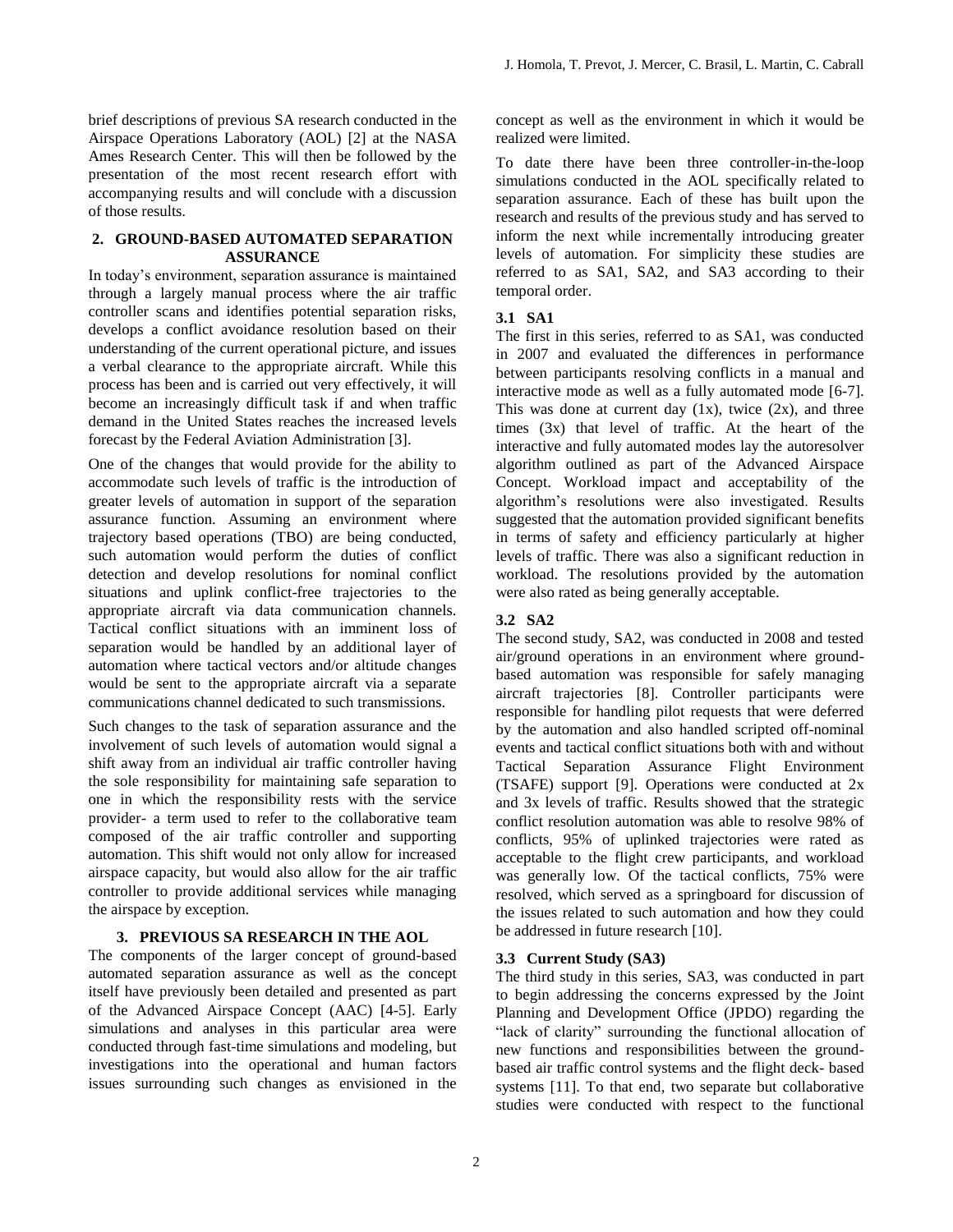allocation of separation assurance with scheduling constraints between the ground and the air, with the ground-based focus residing at the NASA Ames Research Center and the flight deck-based focus residing at the NASA Langley Research Center. Results and discussions of the collaborative aspect of this overall study have been published previously [12]. This paper will focus specifically on the ground-based portion of the study with a further examination of the allocation of separation assurance functions between the ground-based automation and the human air traffic controller.

#### **4. METHOD**

This study was conducted over the course of eight days in February and March of 2010 in the AOL at the NASA Ames Research Center. Training and familiarization was performed for the first three days with the remaining five days being devoted to data collection.

This section will begin with an overview of the experiment design and operational environment as it was presented in the study, followed by a description of the apparatus, participants, airspace, and the procedures used during the data collection phase of the study.

# **4.1 Design**

The overall ground-based study included three different components. The first consisted of short length (S), 15 minute runs that involved three different types of scheduling constraints (see Fig. 2). The second consisted of medium length (M), 30-minute runs that involved scheduling or no scheduling across two different traffic densities referred to as NextGen Levels A and B (see Fig. 3). NextGen Level A was roughly equivalent to 1.5 times current day traffic levels and NextGen Level B was roughly equivalent to 2.0 times. The S and M runs were used to satisfy the collaborative requirements of the larger functional allocation study. The third component of the study was an independent aspect used in a more exploratory context that involved long, three hour runs with scheduling and weather constraints and traffic density levels that fluctuated to the higher extremes. The procedures and results presented in this paper will focus mainly on the medium length runs.

|                                                    | Basic (STA)                            | 81 |
|----------------------------------------------------|----------------------------------------|----|
| <b>Timing of</b><br><b>Arrival Time</b><br>changes | Dispersed<br>(one every minute)        | 82 |
|                                                    | Synchronous<br>(all at 6 or 8 minutes) | S3 |

Figure 2 Design matrix for the short duration runs

| <b>Arrival Time</b><br><b>Constraints</b> | No<br>(Baseline) | M1                             | M2 |
|-------------------------------------------|------------------|--------------------------------|----|
|                                           | Yes (STA)        | M4                             | M3 |
|                                           |                  |                                |    |
|                                           |                  | <b>NextGen (Traffic) Level</b> |    |

Figure 3 Design matrix for the medium duration runs

#### **4.2 Operational Environment**

For this study, the operational environment was aligned with what is envisioned for NextGen where there is an integration of the flight environment and avionics, groundbased automation, and the controller workstation.

#### *Flight Environment*

The flight environment assumed full air-ground data communication and Automatic Dependent Surveillance-Broadcast (ADS-B) equipage for all aircraft transiting the airspace. Trajectory Based Operations were being conducted where it was assumed that all flights were on their user-preferred, 4-D trajectories and were cleared for their departure and arrival transitioning phases of flight.

## *Ground-Based Automation*

The instantiation of ground-based automated separation assurance for this study involved a number of related components working in sequence. The first provided the detection and reporting of conflicts with a 12 minute lookahead time, followed by the development of conflict resolutions that were calculated to minimize delay, and finally the uplinking of trajectories to the appropriate aircraft without the need for controller involvement in nominal situations. Successful completion of this sequence relied upon accurate speed and position information. However, trajectory uncertainties and inaccuracies did exist as they do today and most likely will in the future. Conformance monitoring of flight trajectories detected when an aircraft had deviated from its path outside of acceptable tolerances, at which point the particular flight was alerted to the controller through an enlarged target symbol and a tactical, dead reckoning conflict probe was activated with a five minute look ahead. In cases where a conflict was detected late, i.e., with less than three minutes to loss of separation, a tactical vector was computed for one or both aircraft in the conflict pair and uplinked when the time to loss of separation fell below two minutes. This resulted in aircraft receiving the uplink to vector according to the uplinked trajectory, which resulted in the aircraft becoming off-track. It was then the controllers' responsibility to put the off-track aircraft back onto their preferred trajectory in a safe manner.

#### *Controller Workstation*

The workstations and displays used for the sector controllers and supervisors incorporated advances in the display of information and access to functionality deemed necessary for control operations in a NextGen environment.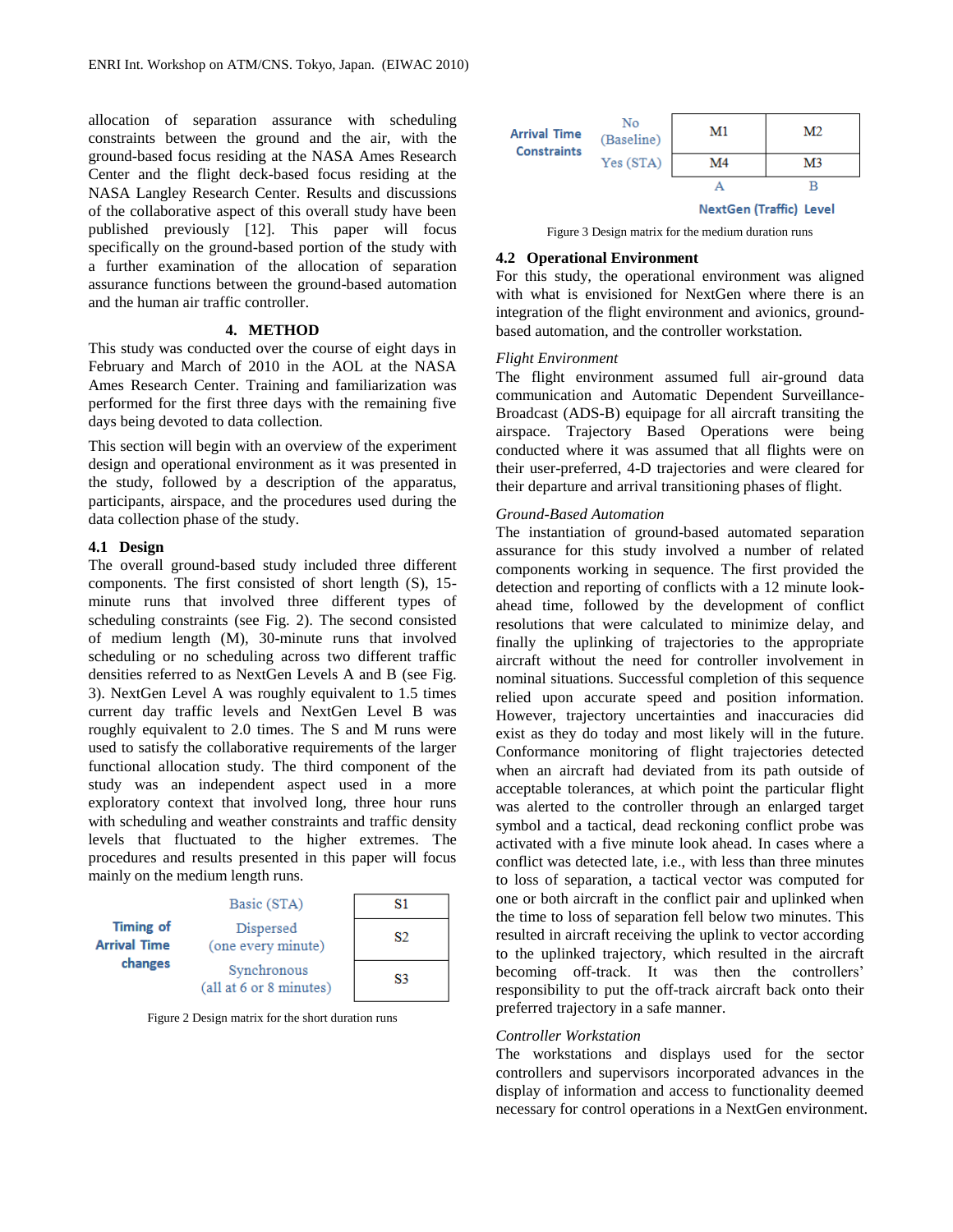Fig. 4 presents a screenshot of an R-side's display as it was implemented in the study where it can be seen that it differed significantly from what one would find today and as shown in Fig. 1.



Figure 4 Advanced controller display at high levels of traffic density where scheduling and weather avoidance tasks were being performed

The first difference one may notice in Fig. 4 is that the target symbols were chevrons with an associated limited data block, which displayed the current altitude. This is a necessary departure from today's display due to the problem of data block clutter and overlap once aircraft counts in a sector reach levels predicted for NextGen. In this example, there are nearly 50 aircraft in the sector. This would result in a controller using today's display to spend most, if not all, of their time simply managing data block positions. What enables this reduction in displayed information is the shift described earlier away from active control of each aircraft as it is done today, to one in which the automation manages the traffic and separation functions while the controller monitors and manages the automation. In this case, the information available through a data block is accessed on an as-needed basis rather than having the requirement of being displayed constantly while the aircraft is within the sector's boundaries or under the sector's control.

Additional information and interactive functionality were integrated into the workstation to assist in the performance and monitoring of certain tasks. For example, on the right hand side of Fig. 4 one can see a timeline displayed that controllers used to manage the scheduling constraints in effect for area airports. This timeline featured the scheduled time of arrival on one side and the estimated time of arrival for aircraft scheduled to a particular airport or fix on the other. This served as an indication of how

well the scheduling was being adhered to. In the event that an aircraft began falling out of conformance, the timeline provided an interactive function that allowed the controller to call upon an automated algorithm that would attempt to find the optimal, conflict-free solution through speeds and/or vectors to meet the scheduling constraint.

Another item in the display that assisted in the monitoring and management task of the controller was the conflict list seen near the upper right hand corner of Fig. 4. While the ground-based automation handled the nominal conflict detection and resolution tasks independent of the controller in this study, conflicts relevant to the sector were displayed in this list with additional information regarding the vertical profiles of the involved aircraft, predicted time to loss of separation, closest point of approach, as well as the automation's status and progress in resolving the conflict. Constraints on the automation were put in place that prevented heading changes of more than 31 degrees or altitude changes of more than 670 m (2200 ft) from being sent directly to aircraft without controller involvement. In such cases, the resolution of the conflict was alerted to the controller through the conflict list, at which point they would develop a resolution either on their own or by reactivating the conflict resolution algorithm.

In both the scheduling and conflict resolution cases, the controller had access through the workstation and display to data communication capabilities. Once an acceptable solution to a given situation was arrived at, the controller had the option to type an uplink command into the computer readout device (CRD) or access a fly-out menu either through the aircraft's data block or the callsigns in the respective lists where the uplink command could be activated. This then sent the modified trajectory directly to the aircraft. Similar to this functionality was one that was used for cases that required coordination rather than direct contact. In these cases, rather than selecting the uplink command, the controller selected the coordinate clearance command. This sent a proposed trajectory to the sector that had control of the relevant aircraft for their approval. If the proposal was acceptable, the receiving controller could then uplink the clearance directly to the aircraft.

#### **4.3 Apparatus**

The operational environment just described was simulated using the Multi Aircraft Control System (MACS) software package [13]. This is a Java based simulation platform developed and maintained by the AOL software team. MACS is a scalable platform used for the prototyping of displays and concepts that range from current day to the exploratory far term timeframe.

MACS was the common thread shared between all of the stations and positions used throughout the simulation. This included radar controller workstations (see Fig. 5) which were composed of standard PCs with 75cm Barco monitors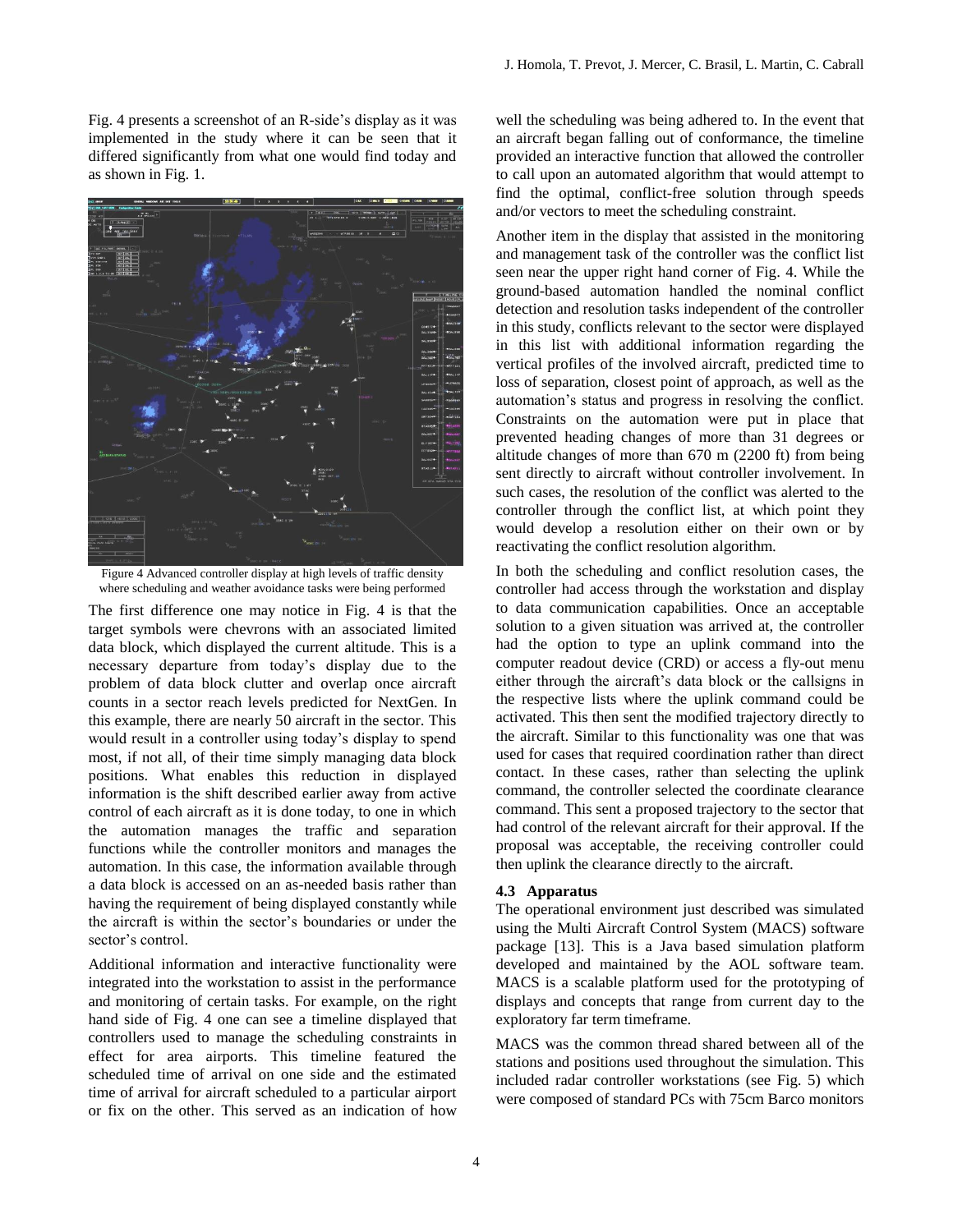and Display System Replacement (DSR) keyboards and trackballs as input devices. These workstations were also equipped with tablet PCs which were used for voice communications similar to the Voice Communications System (VCS) used currently. Area supervisors had access to two separate stations, each one with a different purpose. One station projected a Traffic Situation Display of the test airspace with accompanying traffic load statuses and predictions for the test sectors. The other station was similar to the radar controller station but was configured differently to enable the performance of strategic planning functions. Four confederate "Ghost" controller stations were used for the control of air traffic outside of the test airspace, which consisted of standard PC setups with 76cm monitors. Ten pseudopilot stations with standard PC setups were also used for the management of individual flights in the problems. Two simulation manager stations were also used for the initiation and termination of each training and data collection run.



Figure 5 Radar controller workstations with TSD and test sector load predictions projected onto the wall above

### **4.4 Participants**

Six current FAA front line managers, each from different enroute centers and current on radar, served as test participants for this study. Each rotated through radar and area supervisor positions in order to operate and evaluate the concept from the two different perspectives. Four recently retired controllers worked the remaining test positions. Four additional retired controllers acted as confederate "Ghost" controllers that managed the air traffic outside of the test area. Ten general aviation pilots acted as pseudopilots and were assigned to each of the test sectors and the surrounding areas.

# **4.5 Airspace**

The airspace used in this study consisted of test sectors from the eastern portion of Kansas City Center (ZKC) and the western portion of Indianapolis Center (ZID) in the central region of the United States. This was high altitude

enroute airspace with the floors of the sectors set at flight level (FL) 290. For the medium length runs, four test sectors were used: ZKC 90, ZKC98, ZID81, and ZID80. As seen in Fig. 6, the design of each sector is slightly different and the traffic flows and characteristics produced differences in density and complexity between them. Arrivals and departures from local area airports contributed to this complexity for some of the sectors with transitioning aircraft interacting with the level flights transiting the airspace. Confederate controllers handled the traffic outside of the four test sectors as well as the aircraft below FL290.



Figure 6 High altitude test airspace from the central United States used during the study

## **4.6 Procedure**

The first three days of the simulation were dedicated to training the participants on the tools, airspace, and concepts that they would be presented during the data collection phase. This was done through a combination of briefing discussions, overviews and presentations in the laboratory, and hands-on interaction with the workstations and software. The hands-on portion of the training was conducted by using traffic scenarios of varying levels of traffic density ranging from very light to the full scale densities that they would experience during the formal simulation.

The traffic scenarios used in the short and medium runs were initially developed by the team in the ATOL as were the formulations of the STA assignments that would be issued to aircraft in the appropriate runs. These traffic scenarios were then collaboratively adjusted and modified to ensure proper, uniform characteristics and performance in each laboratory's respective platforms. In the AOL, it was also necessary to convert the traffic scenarios into the format appropriate for use in MACS. Python scripts were also developed for use in the issuing of STA assignments in the runs involving scheduling constraints. Traffic scenarios as well as convective weather representations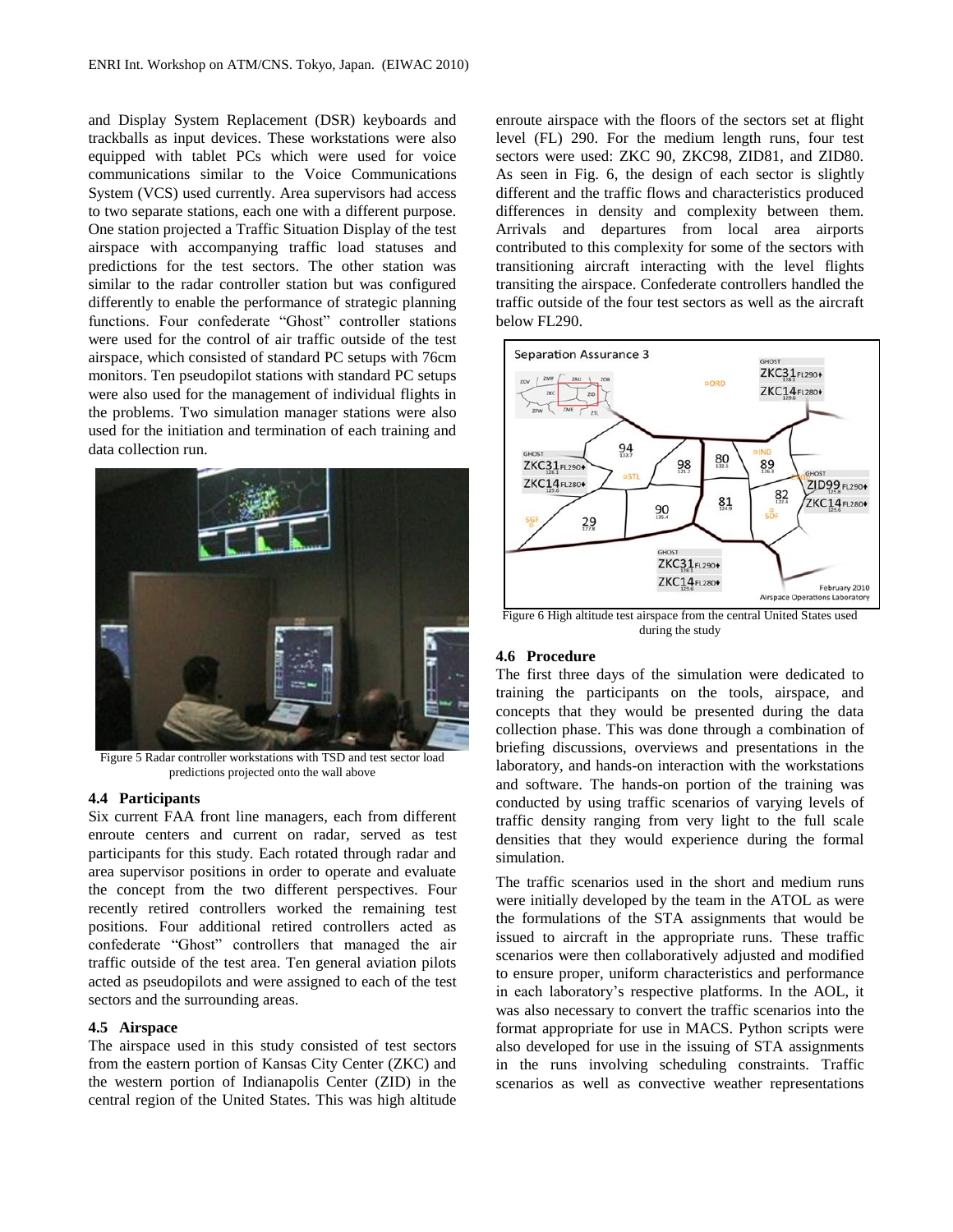were also developed in the AOL for use in the exploratory runs.

The data collection runs were conducted over the five days following initial training. Each day was divided into three different phases with the mornings devoted to the collaborative short and medium runs. The first two runs of the day involved the thirty minute scenarios with various scheduling and traffic density conditions. These were then followed by three, short 15-minute runs with varying STA assignment conditions.

These morning runs were conducted in parallel in two separate but adjoining rooms. Each room was equipped with four radar controller stations-one for each test sectorand two area supervisor stations to be used by a single supervisor. For consistency, each room was running the same problems in the same conditions but was completely isolated from one another. Within each room, the area supervisor could monitor the traffic situation by walking the floor and by assessing the flows and traffic load statuses and predictions for each of the four test sectors via the two supervisor stations. The four radar controllers, however, were separated by partition (see Fig. 5) with the two ZKC test sectors on one side and the two ZID sectors on the other. Inter-center communications and coordination were required to be carried out via voice channels and/or ground-to-ground data comm.

During the runs, the tasks of the control team were different in many respects from what they are today. As this was a functional allocation study of ground-based automated separation assurance, the main departures from today's roles and responsibilities were in this area. Table 1 provides a delineation of the tasks performed by the automation and the human controllers during the data collection runs.

For the medium duration runs, there were four conditions in which participants operated. In the two Baseline conditions, participants managed the automation and traffic situations according to the allocation of functions in Table 1. This was done at two different traffic density levels, which were approximately 1.5 and 2.0 times greater than current day (from here called Level A and B). The two STA conditions involved the participants operating in the same manner as in the Baseline conditions, but with the added responsibility of maintaining the scheduled times of arrivals for aircraft arriving at a number of area airports. Automated support for this task was provided through timelines that were configured and assigned to each radar controller workstation.

Data were collected from a variety of sources throughout the study for later consolidation and analyses. During each run, screen recordings were taken on each of the workstations. Every action performed within the simulation network and the various states and aspects of the traffic were recorded in real-time through the data collection processes within MACS. Questionnaires were taken by participants after each run followed by a post-simulation questionnaire once the final run was complete. A postsimulation debrief discussion was also conducted with the test and confederate participants where a variety of topics regarding the concept and the study as it was run were covered.

# **5. RESULTS**

While data were collected and a number of metrics were analyzed for each of the conditions in this study, the following results section and ensuing discussion will focus on the medium (M) duration runs. This portion of the study was a 2 x 2 within subjects design where Traffic Density (NextGen Level A and B) was varied across Arrival Time Constraints (Baseline and STA). The metrics to be presented here will first be aircraft counts as they were recorded for each sector, followed by reported workload by the test participants, number of conflicts and conflict resolution data, separation violations, and finally subjective feedback from the participants.

| <b>Automation</b>                                         | <b>Controller</b>                                                           |
|-----------------------------------------------------------|-----------------------------------------------------------------------------|
| <b>Detect Separation Conflicts</b>                        | Supervise the automation                                                    |
| Resolve trajectory-based conflicts (if within tolerances) | Resolve trajectory conflicts flagged by the automation                      |
| Resolve all time-critical traffic conflicts               | Monitor and maintain schedule compliance                                    |
| Alert controller to urgent problems                       | Place aircraft back on trajectory following automated<br>tactical maneuvers |
| Provide trajectory planning assistance                    |                                                                             |
| Use datalink to communicate                               |                                                                             |

**Table 1 Allocation of functions between the automation and controller**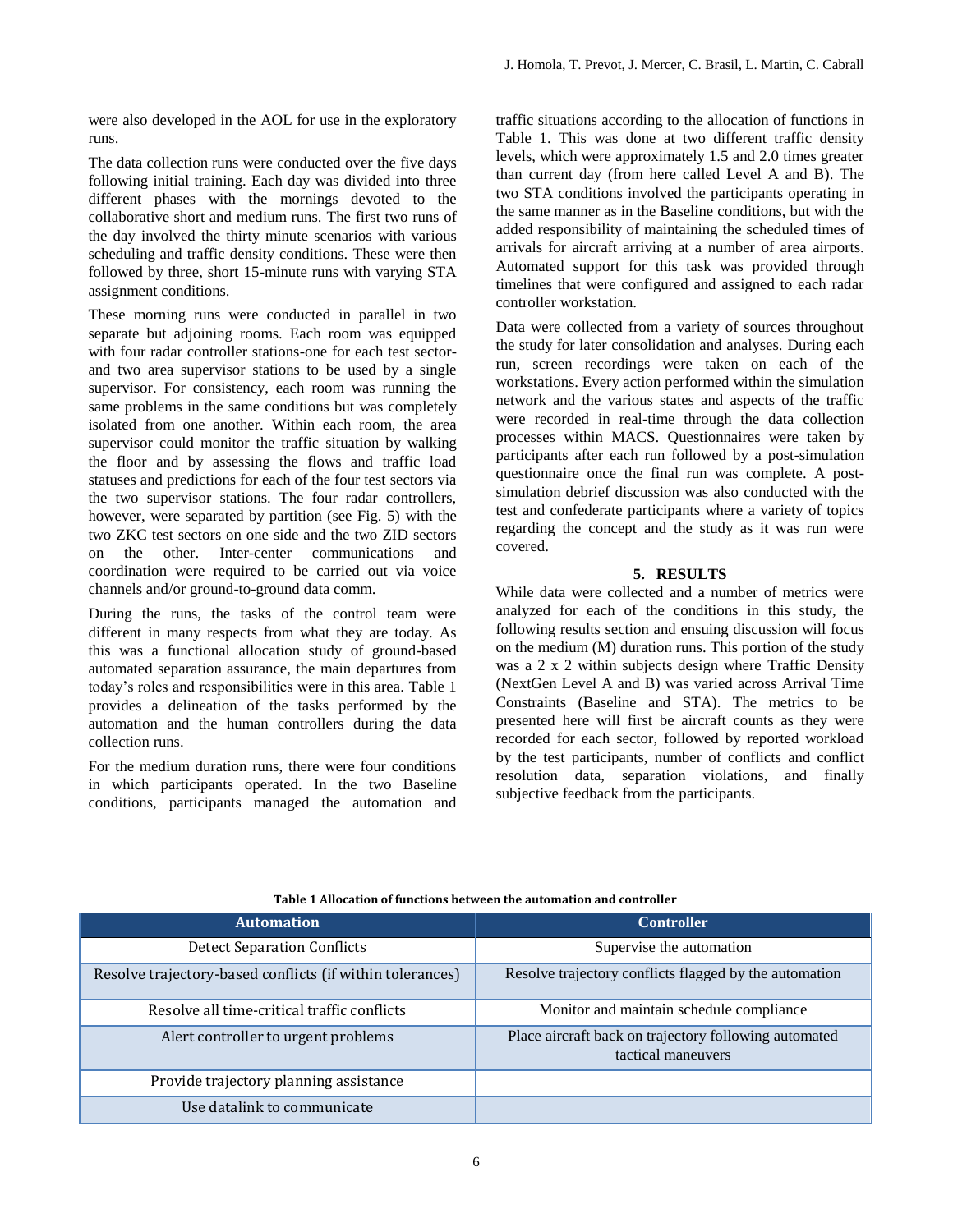## **5.1 Aircraft Count**

Data for aircraft count are shown as a means of providing the context for the remainder of the results. Fig. 7 shows the average aircraft count in each of the four test sectors plotted over time for the NextGen Level A and B traffic densities.





For aircraft count in NextGen Level A, the lower of the two densities, mean aircraft count in ZKC90 for the entire run was 34.69 aircraft in sector  $(SD = 4.51)$ , followed by ZID81 with a mean number of  $25.94$  aircraft  $(SD = 5.29)$ in sector. Sector ZKC 98 had a mean number of 20.86 aircraft  $(SD = 2.20)$ , followed by ZID80, which had the lowest mean aircraft count with a mean number of 13.91 aircraft (*SD* = 3.71). Sectors ZKC90 and ZID81 were the largest in terms of airspace volume of the four.

The NextGen Level B traffic density, found on the right hand side of Fig. 7, had higher mean levels of aircraft count in each of the sectors relative to that experienced in Level A. While the actual counts differed between the conditions, the order of sectors in terms of aircraft count held constant across the Level B conditions with ZKC90 clearly having the highest mean aircraft counts with 45.76 aircraft over time  $(SD = 5.90)$ , followed by ZID81 with a mean of 34.66 aircraft (*SD* = 5.62), ZKC98 with a mean of 28.00 aircraft,  $(SD = 4.10)$ , and ZID80 with a mean of 20.34 aircraft (*SD* = 4.75).

### **5.2 Workload**

Throughout each run, workload prompts were displayed to the participants at three minute intervals through a workload keypad integrated into their display. The prompts consisted of the keypad highlighting at the appropriate time accompanied by an audible tone. The ratings were on an interval scale from one to six, with one translating to the lowest level of workload and six the highest. The analysis of workload was performed across Traffic Density Levels (A and B) and Arrival Time Constraints (Baseline and STA). Fig. 8 presents the mean workload ratings for each of these conditions.

The descriptive statistics show that for Baseline-Level A, the mean reported workload was  $1.78$  (*SD* = 0.64) and the corresponding STA-Level A was slightly higher at 1.83



Figure 8 Mean reported workload per condition (+/- 1 standard error)

(*SD* = 0.74). For Traffic Density NextGen Level B, the Baseline-Level B condition had a mean reported workload rating of 2.01  $(SD = 0.79)$  and the STA-Level B had a more noticeable increase in mean reported workload rating with  $2.34$  ( $SD = 0.79$ ).

To investigate the differences in mean reported workload ratings, a one-way, repeated measures Analysis of Variance (ANOVA) test was conducted first to test the difference between the Baseline and STA Arrival Time Constraints conditions. While Fig. 8 and the descriptive statistics showed the STA conditions being reported as generally higher in workload than the Baseline conditions, results from this test did not reveal any significant difference  $(F(1, 31)= 2.60, p > .05)$ . An additional test was performed to examine the differences between the two Traffic Density levels in mean workload ratings. This test did yield significant differences where mean workload reported in Traffic Density Level B was significantly higher than in Level A  $(F(1, 31)=14.85, p< .01)$ .

Also of interest in the analysis of reported workload was how it may have differed between sectors considering that the traffic complexities and characteristics differed between them. Fig. 9 shows how the overall workload differed between the sectors with ZKC 90 having the highest mean workload at 2.56  $(SD = 0.50)$  followed by ZKC 98 at 2.09 ( $SD = 0.49$ ), ZID 81 at 1.80 ( $SD = 0.33$ ), and ZID 80 showing the lowest mean workload at 1.49  $(SD = 0.49)$ . To investigate these differences further, a one way ANOVA was conducted where a significant difference in mean reported workload between the sectors was found (*F*(3, 60)= 7.65, *p*< .01). As a follow-up, Tukey's Honestly Significant Difference (HSD) tests were conducted where it was found that ZKC90 had significantly higher workload than ZID81 ( $p$ < .01) and ZID80 ( $p$ < .01). The only sector that ZKC90 did not significantly differ from was ZKC98.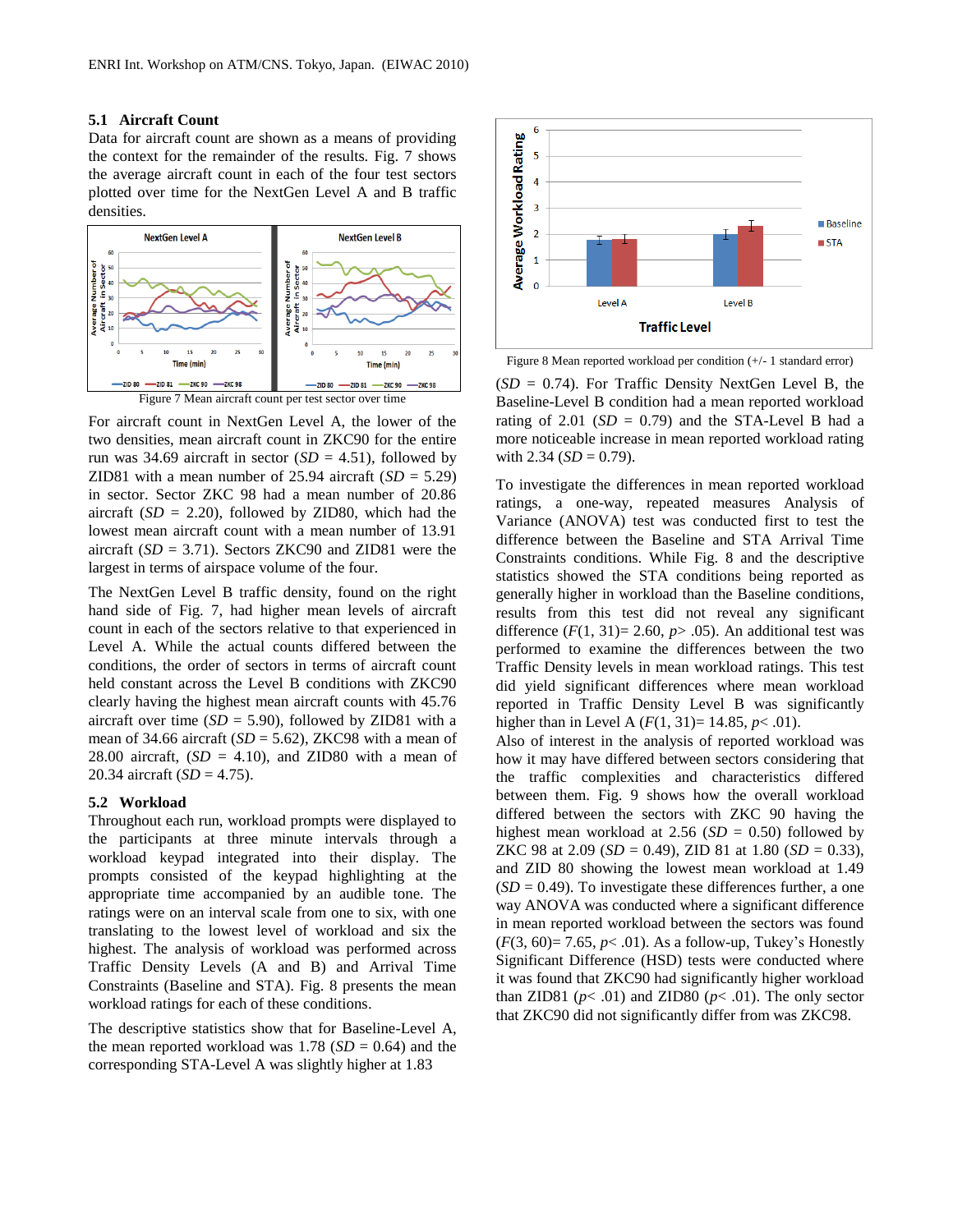



Figure 9 Mean overall workload per sector (+/- 1 standard error)

#### **5.3 Conflict Data**

To better understand the environment and operations as they played out in this study, the number of conflicts was a point of interest for analysis particularly as it lies at the heart of separation assurance.

#### *5.3.1 Number of conflicts*

Fig. 10 shows the mean number of conflicts recorded that were predicted to lose separation within any of the four test sectors. From this figure one can see two visible trends: The STA conditions resulted in fewer conflicts in the test area regardless of traffic density, and overall the Level B density had a greater number of conflicts than Level A. Descriptive statistics show that the mean number of conflicts for Baseline-Level A were  $68.75$  ( $SD = 4.19$ ) and lower for STA-Level A with  $58.00$  (*SD* = 2.83). Baseline-Level B had a large increase with a mean number of 113.00 conflicts  $(SD = 3.74)$ . STA-Level B showed a fewer number of conflicts with a mean of  $101.75$  (*SD* = 6.99).



Figure 10 Mean number of conflicts predicted to lose separation within the test area (+/- 1 standard error)

A one-way, repeated measures ANOVA was first run to examine the differences in the mean number of conflicts between the Baseline and STA conditions where it was found that the STA conditions did indeed result in significantly fewer conflicts  $(F(1,7)=30.52, p<.01)$ . The differences between traffic density levels were also examined where it was also shown that Traffic Density Level A resulted in significantly fewer numbers of conflicts than in the higher density Level B  $(F(1,7))$ = 492.80, *p*< .01).

#### *5.3.2 Conflict resolutions*

In addition to the number of conflicts, an understanding of how the conflicts were resolved or attempted to be resolved was desired. This involved an examination of all of the clearances sent to aircraft in conflict. There were three types of resolutions that could be sent via data comm: strategic automated resolution (Automated Resolution), uplink by controller of resolutions deferred by the automation (ATC Resolution), and the tactical TSAFE maneuvers sent to aircraft with two minutes or less to loss of separation (TSAFE).

Fig. 11 presents these data for each of the conditions where naturally the overall number of resolution clearances sent resembles the conflict numbers shown in Fig. 10.

From Fig. 11 one can see that, as designed, the majority of conflicts were resolved by the strategic conflict resolution automation. Upon further inspection of the strategic resolutions, increases in the contributions of ATC resolutions to the overall number were found as the traffic density level increased. In Baseline-Level A, ATC resolutions accounted for 14% of strategic resolutions. This increased to 21% of strategic resolutions in Level B. This was likewise the case for the STA conditions where at the Level A density ATC resolutions accounted for 20% of strategic resolutions and increased to 25% in Level B.

A similar trend is also observable when accounting for TSAFE resolutions and their contribution to the overall number of clearances. For the Baseline conditions, there is an increase in TSAFE's contribution from 12% to 22% as traffic density increases from Level A to B. This is also the case for the STA condition where there is an increase from 16% to 24% from Level A to B.



Figure 11 Mean numbers of Automated, ATC, and TSAFE resolutions per condition

To better understand the composition of the clearance numbers in terms of each sector's contribution, the overall number of clearances was separated out accordingly. These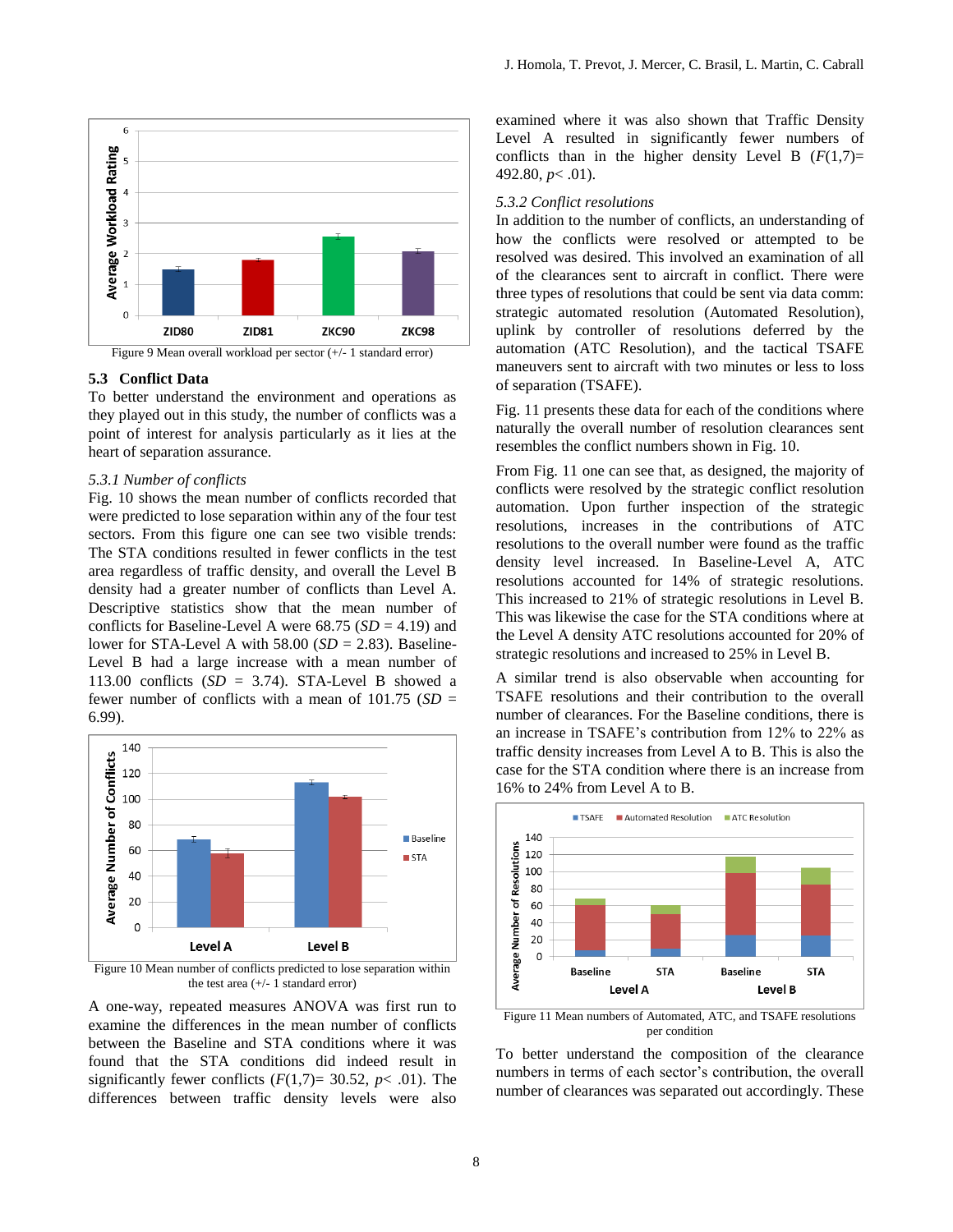mean numbers reflect an overall view of resolutions sent throughout the study, regardless of condition.

Fig. 12 presents the mean number of all conflict resolutions sent per sector. The most striking result from this portion of the analysis is sector ZKC 98's share of conflict resolutions relative to the other sectors. For example, ZKC 98 had a mean number of 111.75 total resolutions sent while ZID 81 sent a mean total of 86.00 resolutions. ZKC98 had required a greater number of resolutions sent despite the fact that it had a lower level of traffic (see Fig. 7). This is due in part to the smaller size of ZKC 98 but, more importantly, also to the complexity of the sector. A more striking example of how the complexity of ZKC 98 affected the composition of clearances sent is a comparison of the mean number of TSAFE resolutions. All things being equal, one might expect each of the four sectors to be responsible for 25% of the total number of TSAFE resolutions sent. However, as shown in Fig. 12, this was not the case. Of the total mean number of TSAFE resolutions sent, ZKC 98 accounted for 55% whereas the other sectors ranged between 12% and 17%. The percentage for ZKC 98 was a direct result of its complexity. The implications this may have had on workload and acceptability will follow in the Discussion section.



Figure 12 Mean numbers of Automated, ATC, and TSAFE resolutions per test sector

# **5.4 Losses of Separation**

The benchmark for safety in any air traffic environment, excluding mid-air collisions, is loss of separation events. These events can be broken down according to two classifications: Proximity Events (PE) and Operational Errors (OE). The PE classification, the less severe of the two, refers to events where a pair of aircraft has a closest point of approach (CPA) that is between 8.33 km and 9.26 km (4.5 and 5.0 nautical miles (nm) respectively) laterally and 243.84 m (800 ft) vertically. Operational Errors involve aircraft pairs that have a CPA of less than 8.33 km (4.5 nm) laterally and 243.84 m (800 ft) vertically.

For this part of the study, there was a combined total of 20 PEs and OEs. Fig. 13 presents the breakdown of these numbers according to the conditions in which they took place. From this figure one can see that the Level A traffic density resulted in one OE each for the Baseline and STA conditions. This number increased as traffic density increased to Level B where both Baseline and STA conditions resulted in a total of six OEs each with four and two additional PEs respectively.



Figure 13 Total numbers of Operational Errors and Proximity Events per condition

As shown in Fig. 14, examining the number of separation events by sector rather than condition revealed that ZKC98 had the highest number of OEs with seven followed by ZKC90 with five and ZID80 with three; ZID81 had none. In terms of PEs, however, ZID80 had the highest number with three while the other sectors each had one.



Figure 14 Total numbers of Operational Errors and Proximity Events per test sector

### **5.5 Subjective Feedback**

Following each run and at the conclusion of data collection questionnaires were distributed to the participants in order to elicit their subjective feedback on a range of topics. References [12] and [14] provide additional data from this feedback. This section will focus on a subset of the responses as they relate to situation awareness, acceptability, and overall impressions of the concept.

#### *5.5.1 Situation Awareness*

The concept as it was implemented and the environment in which it was introduced was a significant departure from what the participants experience today. Because of that, the impact of operations on their situational awareness was of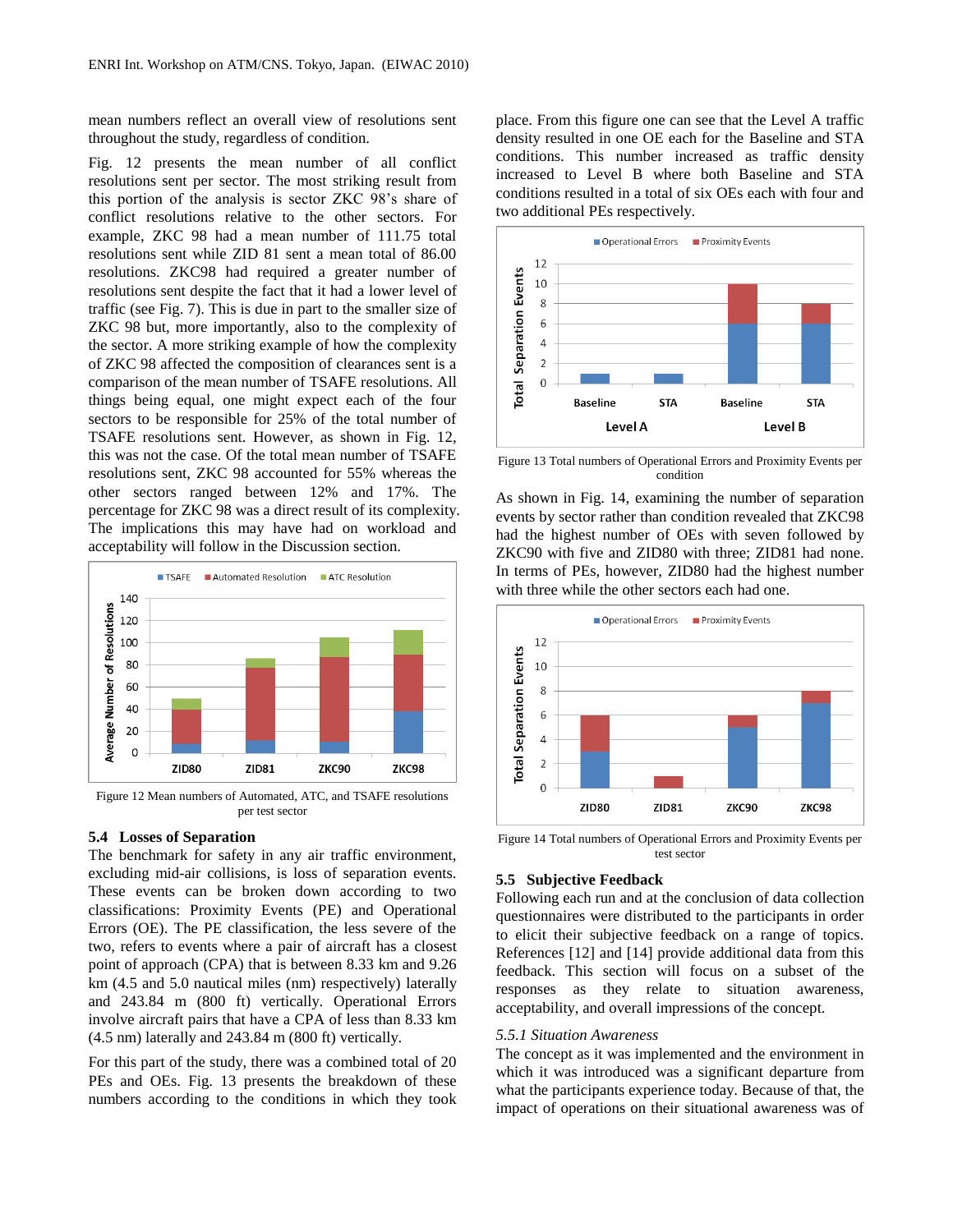interest. To gain insight into the impact, the Situation Awareness Rating Scale (SART) [15] was used after each run where participants were asked to give responses to three questions on their understanding of the situation, demand that it placed on them, and their supply of attention capacity during the run. Participants answered the three SART questions on a 7-point scale from  $1=$  "very" low" to  $7 =$  "very high". The responses to these questions are then converted into an overall rating of situation awareness.

All three questions were answered using the full range of the scale – from 1 to 7- with a good spread of answers particularly between the sectors. As shown in Fig. 15, answers for the understanding question tended to be at the higher end of the scale with few lower ("poor understanding") responses. Overall, participants felt they had a "very good understanding" of the situation (M=6.33, SD=1.37), an "average" supply of attention capacity  $(M=4.25, SD = 1.89)$ , and that there was only "a little" demand on their attention ( $M=2.96$ ,  $SD = 1.37$ ) (see Fig. 15). These responses combine to indicate that participants felt they had a "reasonable situation awareness" (M=5.08, SD=2.28).



Figure 15 Mean SART ratings compared by the level of traffic density

#### *5.5.2 Acceptability of Operations*

Subjective feedback was also sought regarding the acceptability of operations as they were experienced in this concept's environment. This was gained through the presentation of questions closely aligned with the Controller Acceptance Rating Scale (CARS) [16]. Participant answers are compiled on a scale from one to ten where one indicates that the operation is not safe and ten indicates the system is acceptable. Participants rated the separation assurance operation as safe less often under NextGen Traffic Level B (67.5% of the time) than under Level A (90.6% of the time). A general analysis of the comments indicated that it was not the absolute volume of traffic that concerned participants but that the situations became more complex as the traffic increased (and finding a conflict solution with a clear path became less and less easy). For example, one participant commented that,

"Traffic level really not that much of a factor. Number of conflictions at any one moment were more of a factor."

## *5.5.3 Overall Concept Impressions*

Following the completion of the data collection phase of the study, a post-simulation debrief and discussion was conducted. This allowed both the researchers and participants to converse openly and freely regarding their ideas and opinions on the concepts presented and how they were carried out in the study. With respect to the concept, participants provided positive feedback with quotes such as, "you're on the right track," and, "it seems fairly natural, why not do it?" However, some concern was expressed regarding some of the more technical aspects of how the concept could be realized. One participant remarked, "…it seemed as if controller and automation fought against each other at times to resolve conflicts." This was mainly in response to the hands-off approach taken in the operation of automated tactical conflict resolutions. Despite these types of concerns, however, the overall mood and assessment of the concept was positive and can best be summed up by one of the participants who said, "It's inevitable, I think the concept is strong, it needs work and testing, I think it's the way we're going to go."

#### **6. DISCUSSION AND CONCLUSIONS**

The results presented in this paper were from a larger study that examined the functional allocation of ground-based automated separation assurance, which was also part of an overall study that examined the functional allocation of separation assurance between the flight deck and a groundbased ATC system. These studies were part of a continuing series of investigations into the realm of automated separation assurance and its related issues particularly as they relate to human-systems integration.

The results presented here were based on the medium duration runs of the larger study that were 30 minutes in length and varied Arrival Time Constraints (Baseline and STA) across two levels of Traffic Density (NextGen Level A and B). With the exception of number of conflicts where the STA condition had significantly fewer conflicts than Baseline, comparisons between Baseline and STA did not yield many insightful results. The most noteworthy comparisons were between the Traffic Density levels.

In Fig. 7 the plots of sector counts over time for each of the test sectors showed that NextGen Level B had generally higher sector counts but that the differences ranged between the sectors. These plots provided an important context in which to view the subsequent results because what was witnessed was a shift away from sector count alone being the driving factor for workload and safety to other factors such as local complexities within a sector.

For example, traditionally one might expect workload ratings to be highest for the sectors with the highest sector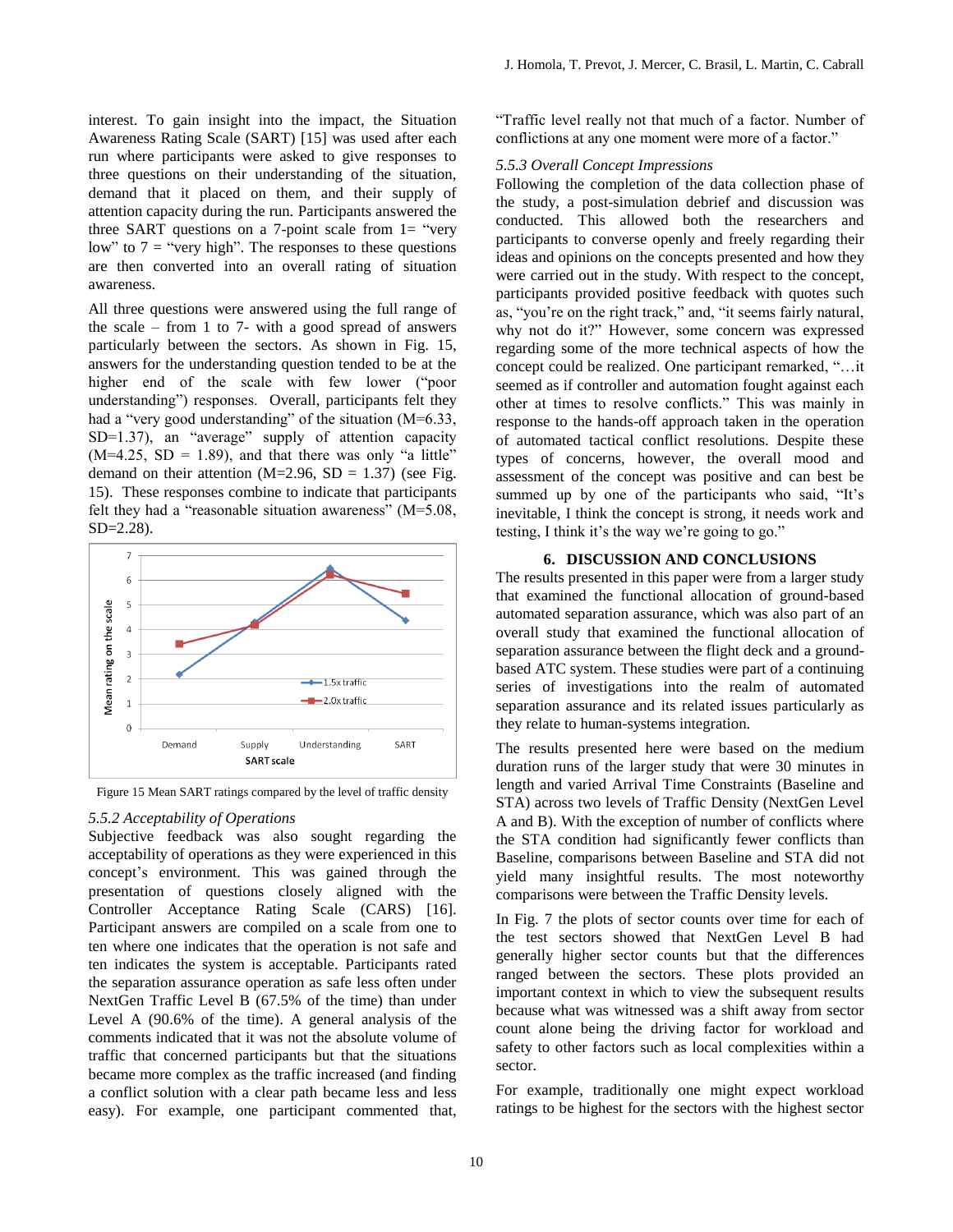counts, which were, in decreasing order, ZKC90 and ZID81, the two largest sectors. However, an examination of reported workload revealed that it was ZKC98 that resulted in higher workload than ZID81, despite lower levels of traffic. It should be mentioned that although there were inter-sector differences, even the highest overall mean workload ratings were still relatively low and within an acceptable range.

In this simulation, ZKC98 was at once one of the smallest sectors while also being the most complex. This complexity existed by virtue of heavy arrival and departure corridors within the sector where transitioning aircraft interacted with aircraft at level flight. It was this type of interaction and inherent complexity that allowed for the observation of the equal or greater impact of complexity over that of simple sector count on operations and acceptability.

This was first evident through the examination of conflict data where it was initially found that as traffic density increased from Level A to B, there was a significant increase in the number of conflicts. This naturally resulted in a greater number of conflict resolutions to be issued. Upon further examination of clearances by sector it was found that despite ZKC98 having the third lowest level of traffic count, it had the highest number of resolutions sent. This was particularly the case in terms of tactical resolutions where more than half of all sent were in this sector.

For sectors ZKC98 and ZKC90, the number of operational errors followed the same trend as the number of clearances sent respectively. This was not the case, however, with ZID81, which had the second highest levels of traffic and the third highest number of clearances sent but did not have any resulting operational errors.

ZID81 had the second highest levels of traffic but was managed such that operations and workload were tenable with the least impact on safety with only one proximity event. This speaks to the potential that greater levels of traffic can be safely accommodated but also that particular attention needs to be paid to the complexity of the local environment and the ability to mitigate or manage it effectively.

While the ultimate goal of any system is to eliminate separation violation occurrences, they did occur here and are being investigated. Preliminary results show that late detection and the difficulties related to accurate trajectory predictions for transitioning aircraft played significant roles in the violation of separation minima. Despite the complexities described and the number of operational errors, while attempting to assess the success rate of the conflict resolutions sent it was found that over 99% of conflicts were successfully resolved and avoided an operational error in this portion of the study.

Subjective feedback from the participants provided this research effort with a different perspective on operations apart from the objective data. Situation awareness was rated as being "reasonable" even with the levels of automation in operation but that it was not the same for all sectors. In terms of acceptability, participants rated operations at the lower traffic density quite highly. However, this showed a reversal as the density increased such that there was a 23% decrease in participant ratings. This did not seem to affect their overall assessment of the concept, however, where the general consensus was that the approach taken was a viable way forward.

To conclude, in this study it was found that the increase in traffic density resulted in the greatest impact on operations. However, it was not aircraft count alone but local complexities that affected the observed results. This observation coupled with feedback provided by the participants speaks to the promise that this functional allocation concept of ground-based separation assurance holds for the ability of the NAS to accommodate the environment envisioned as part of NextGen.

### **7. ACKNOWLEDGMENTS**

We greatly appreciate the support and collaboration of the NASA Airspace Program, the FAA, and the separation assurance research team at NASA Langley. Thanks also go to the MACS development team at NASA Ames.

#### **8. REFERENCES**

- [1] Concept of Operations for the Next Generation Air Transportation System Version 3.0. [Online] October 1, 2009. http:/www.jpdo.gov/library/NextGen\_ConOps\_v3.pdf.
- [2] T. Prevot, T. Callantine, J. Mercer, and J. Homola, "Human-In-the-Loop Evaluation of NextGen Concepts in the Airspace Operations Laboratory". AIAA MST Conference, Toronto, Canada.
- [3] FAA Aerospace Forecasts FY 2009-2025 http://www.faa.gov/data\_research/aviation/aerospace\_ forecasts/20092025/media/FAA Aerospace Forecasts FY 2009-2025.pdf
- [4] H. Erzberger, "The Automated Airspace Concept". 4th USA/Europe Air Traffic Management R&D Seminar, Santa Fe, NM, USA, 2001.
- [5] H. Erzberger, "Transforming the NAS: The Next Generation Air Traffic Control System," 24th ICAS, Yokohama, Japan, August 2005.
- [6] J. Homola, "Analysis of Human and Automated Conflict Resolution Capabilities at Varying Levels of Traffic Density". (Master's Thesis). San Jose State University, San Jose, California, 2008.
- [7] T. Prevot, J. Homola, and J. Mercer, "Human-in-the-Loop Evaluation of Ground-Based Automated